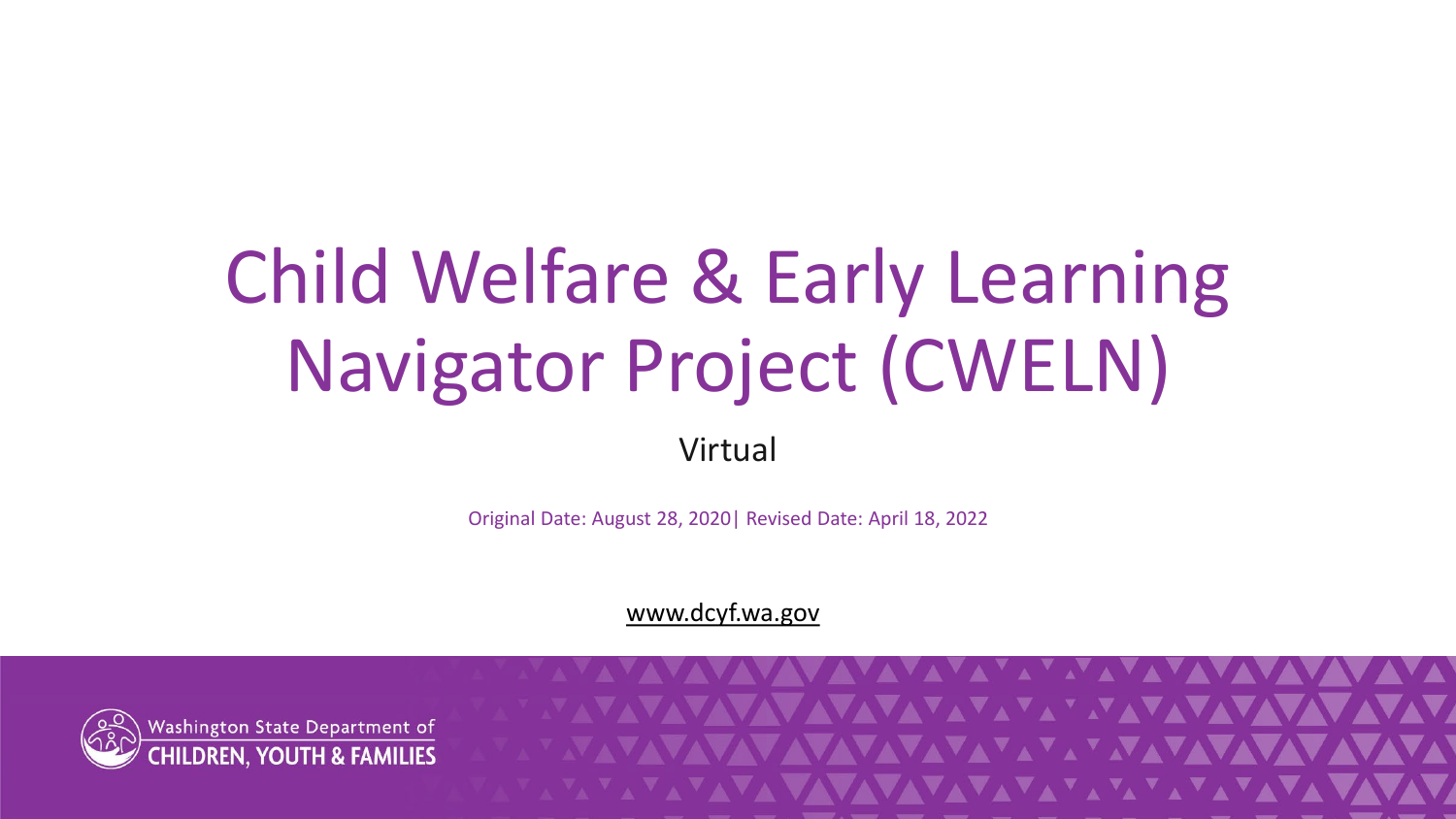#### **Bless This Land, Beyond The Land Acknowledgement**

*Erin Mountain - Ancestral Land of the Nisqually and Cowlitz peoples.*

*Antonia Bancroft (Dine) -Ancestral lands of the Cowlitz, Confederated Tribes of Grande Ronde and Confederated Tribes of Siletz Indians.* 



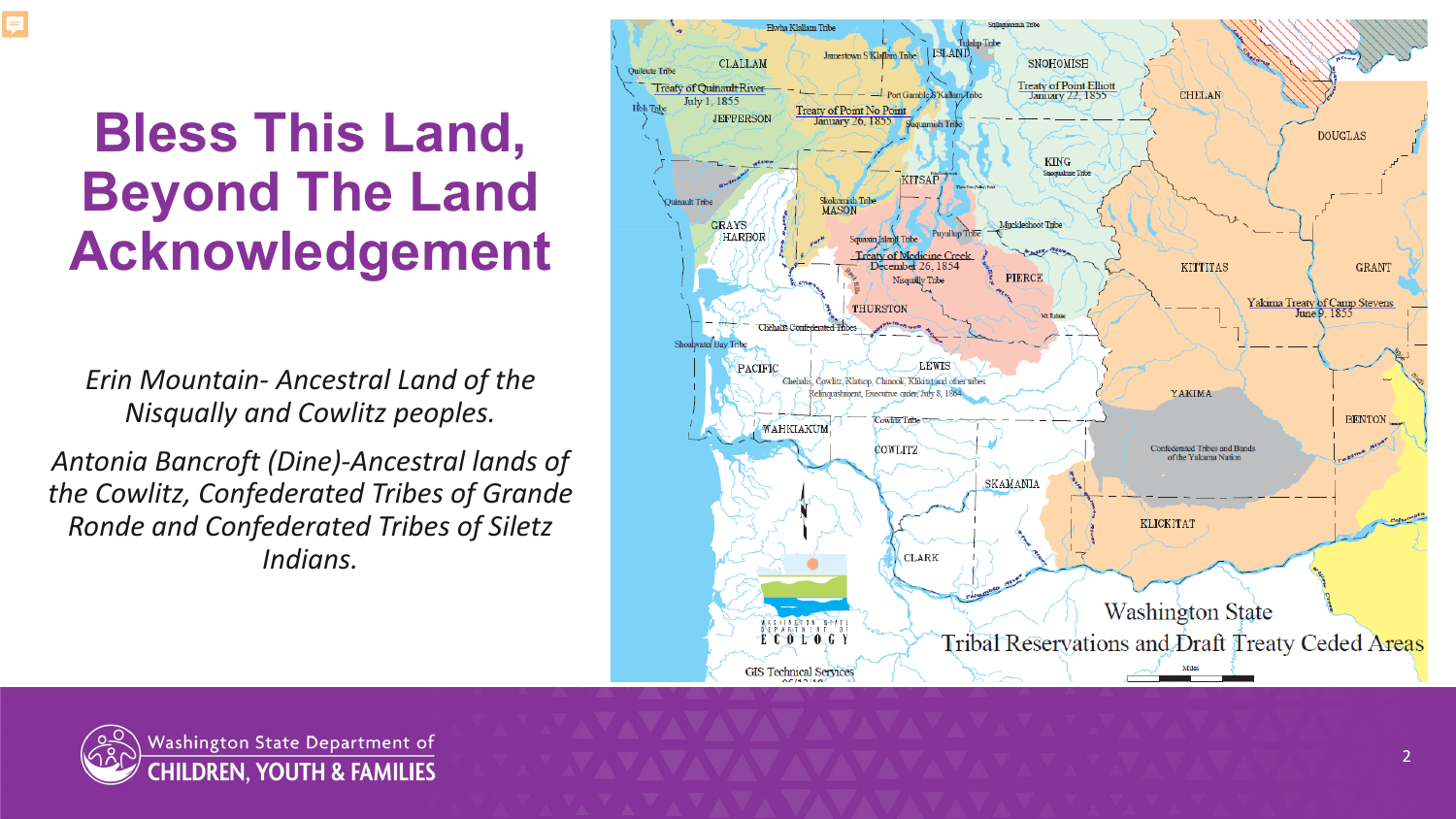# Agenda

- Where did the CWELN Project come from?
- What is a Child Welfare Early Learning Navigator?
- Why does Early Learning matter in Child Welfare?
- What have we learned so far?
- What's next?
- Resources

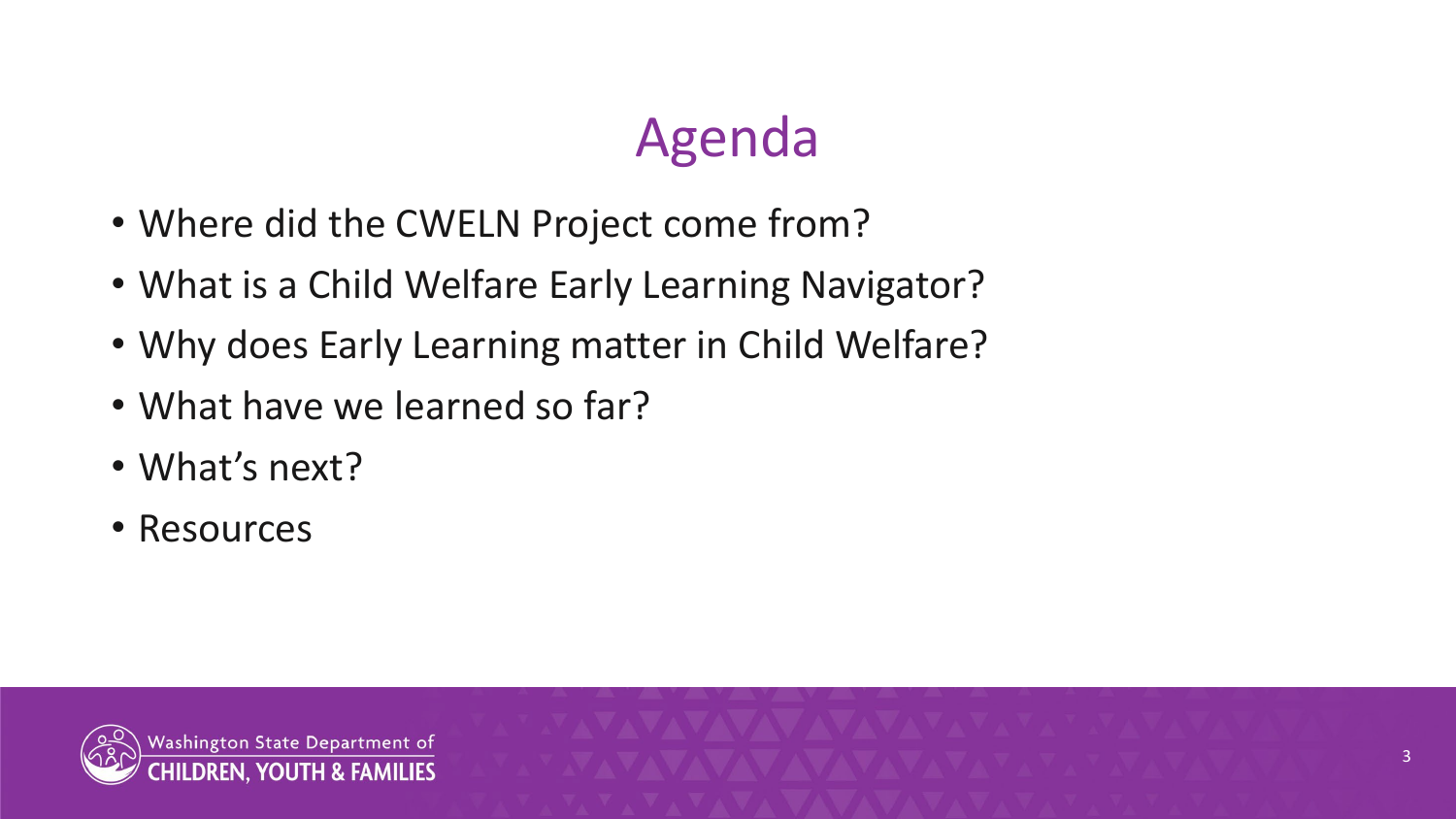#### Child Welfare Early Learning Navigator Project (CWELN)

- DCYF was awarded the Federal Preschool Development Grant Birth through Five (PDG B-5)
- Initial Grant was awarded in 2018
- Renewed in 2019 through the end of December 2022



Ę

4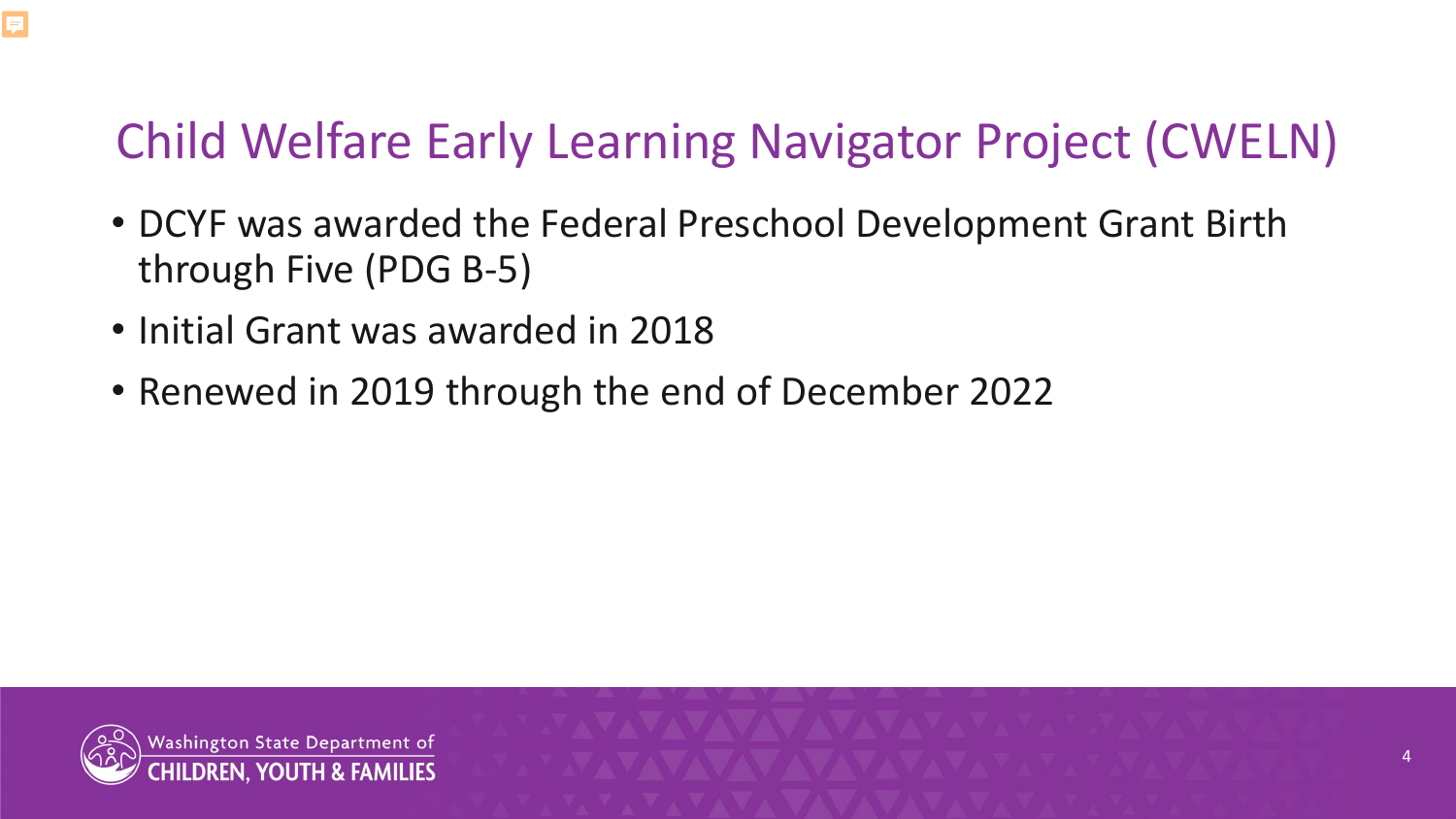# Project Goals

- Overall goal is to improve and strengthen the pathway from Child Welfare to Community Early Learning programs.
	- $\checkmark$  Increase engagement in early learning and family support services among CPS-involved families.
	- $\checkmark$  Prevent subsequent maltreatment among CPS-involved families and prepare vulnerable children for academic success.
	- $\checkmark$  Help DCYF fulfill its mandate by linking child welfare and early learning functions.
	- $\checkmark$  Identify & refine solutions to be scaled out state wide.

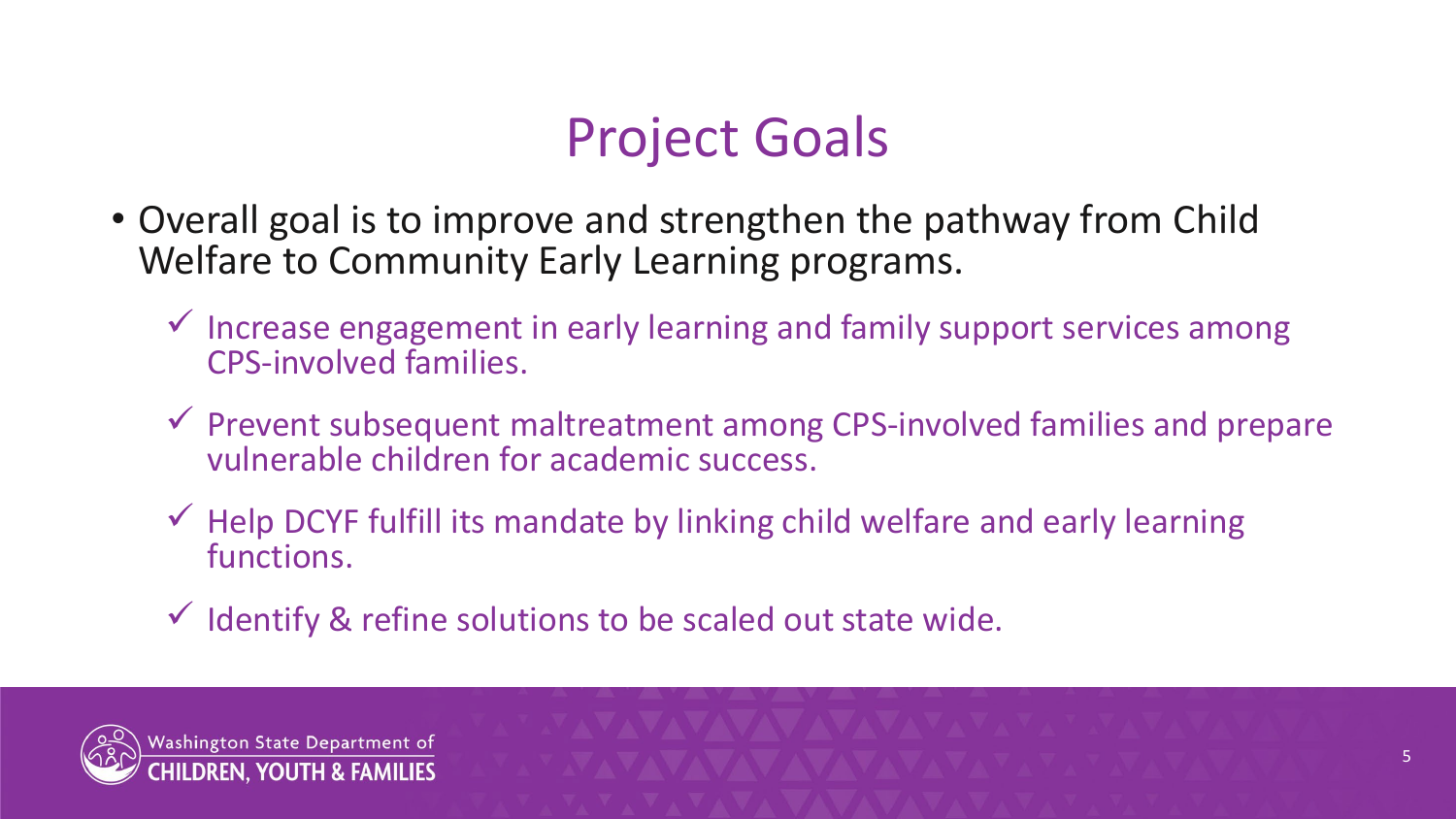#### Child Welfare Early Learning Navigators



Six navigators working with different DCYF child welfare field offices across various communities, including:

- 2-South King County
- 2-Yakima County
- 1-Grays Harbor, Mason, & Pacific Counties

6

• 1-Cowlitz County (Tribal Navigator)

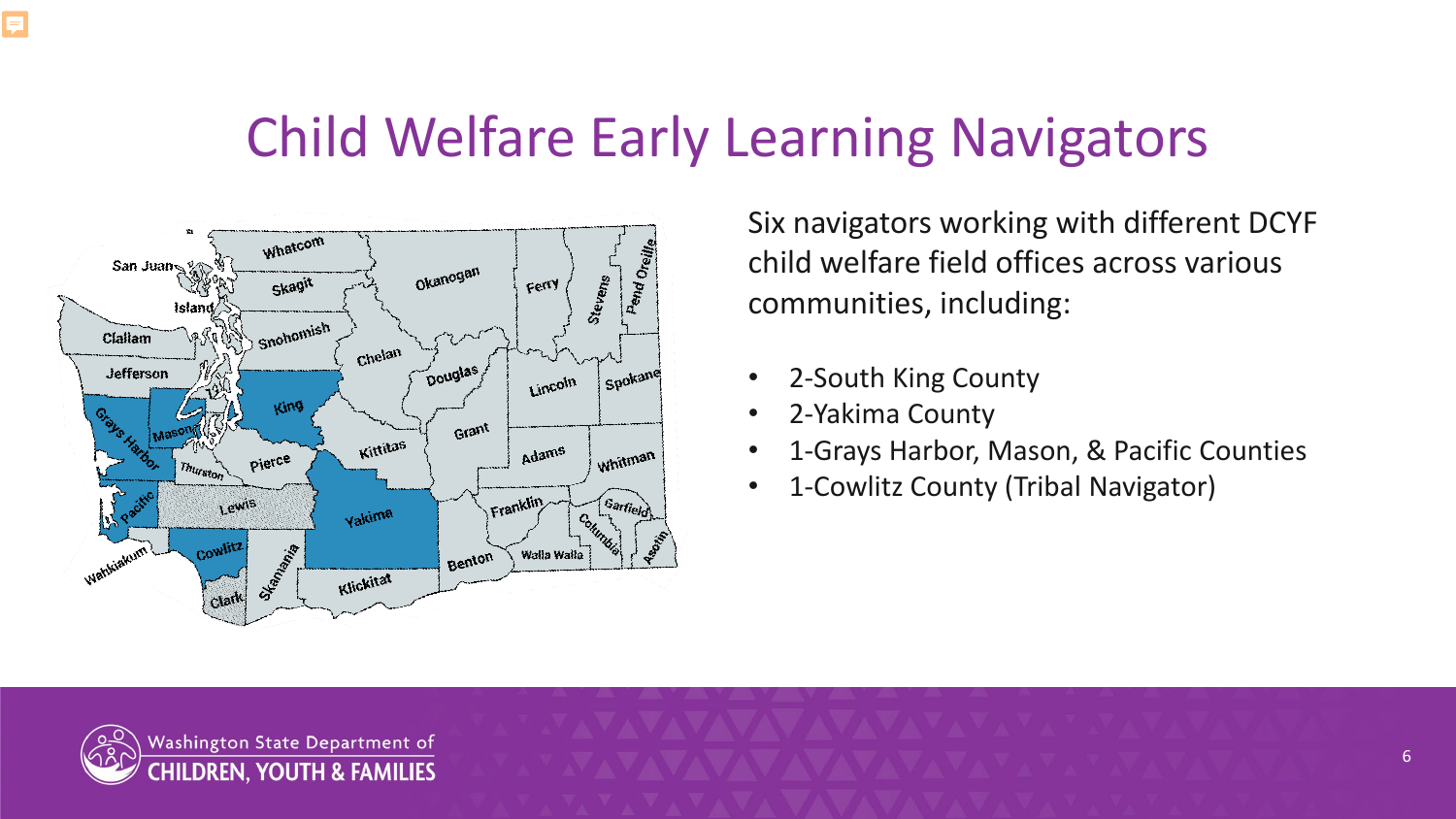### A Day in the Life of a Navigator

| Identify                                                                                                                  | <b>Assess</b>                                                                                                    | Match                                                     | <b>Handoff</b>                                                                                      | Enroll                                                           | Follow<br>Up                                                                                                       |
|---------------------------------------------------------------------------------------------------------------------------|------------------------------------------------------------------------------------------------------------------|-----------------------------------------------------------|-----------------------------------------------------------------------------------------------------|------------------------------------------------------------------|--------------------------------------------------------------------------------------------------------------------|
| 旨                                                                                                                         |                                                                                                                  | $\frac{1}{2}$                                             |                                                                                                     |                                                                  |                                                                                                                    |
| Navigator<br>reviews reports,<br>intakes, case<br>notes and<br>engages<br>caseworkers to<br>discuss family's<br>EL needs. | Navigator<br>contacts family<br>or provides<br>information for<br>the caseworker<br>to share with<br>the family. | Family<br>indicates which<br>services are of<br>interest. | Navigator<br>helps family<br>contact/notifies<br>agency; helps<br>family<br>complete<br>enrollment. | Agency<br>reaches out to<br>family to<br>complete<br>enrollment. | Navigator<br>contacts<br>providers to<br>ensure<br>interested<br>families are<br>successful and<br>begin services. |

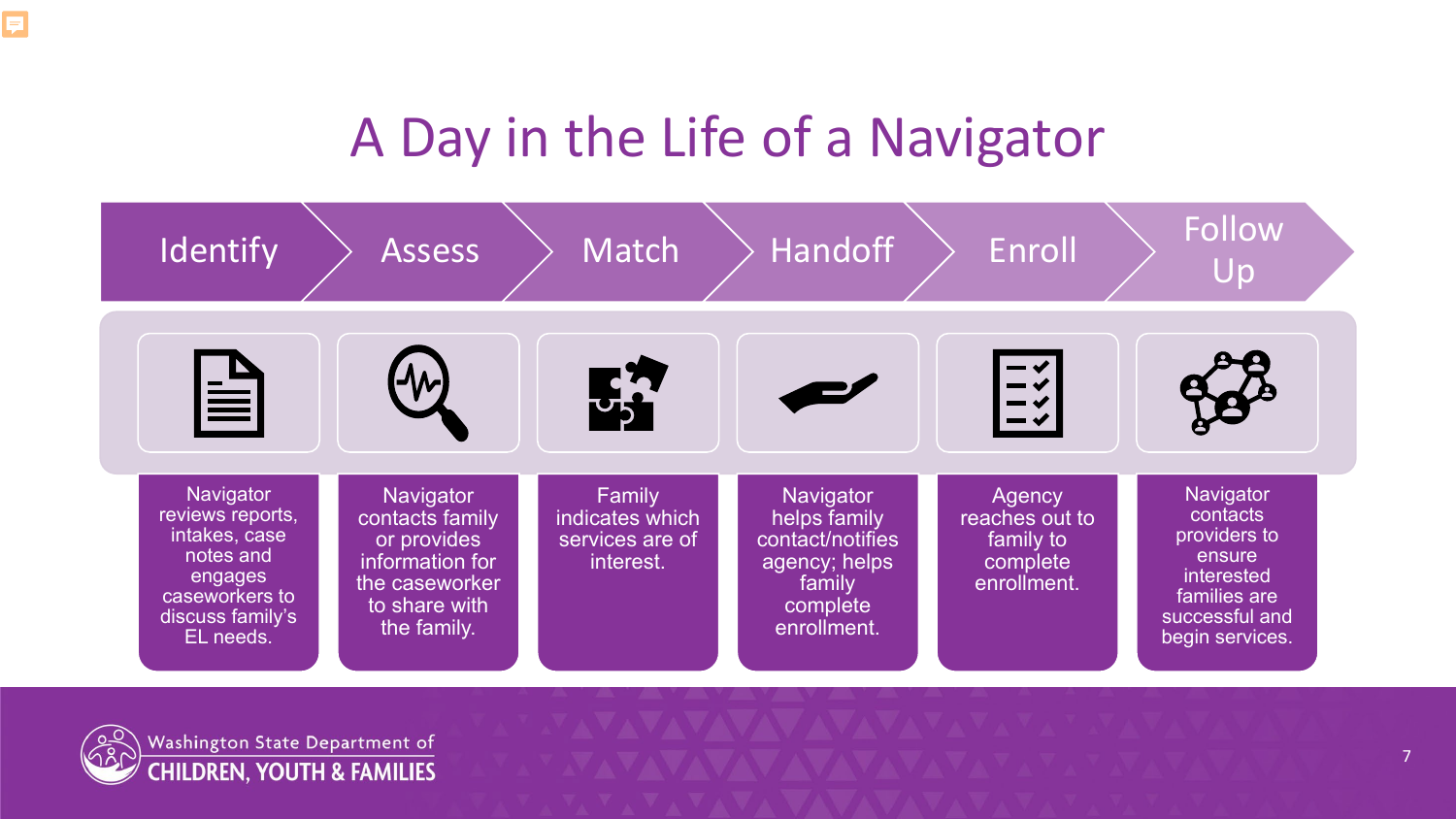#### Why Does Early Learning Matter in Child Welfare?

**Parents deepen their understanding of developmentally appropriate expectations.**

**Young children need at least one healthy, safe, responsive, and nurturing caregiver.**

**Parents are encouraged to bond, nurture, and create a safe environment for their children.**

**Assessing Early Learning needs is Child Safety & Well-being.**

**Most Early Learning programs have family supports components.**

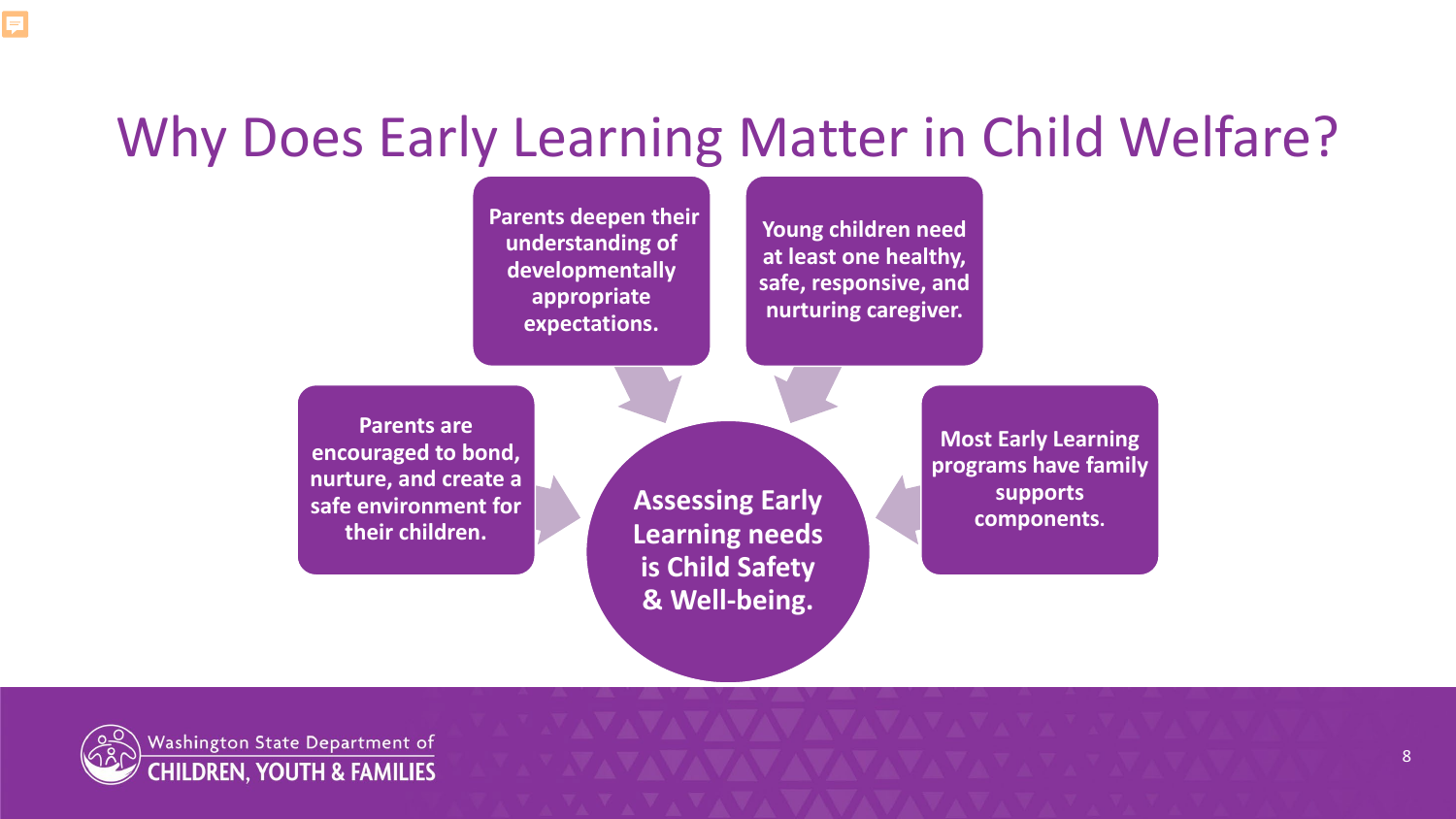# What we have learned so far

- Service referral gap for child welfare involved families.
- Building relationships is very important.
- Timely follow up is crucial.
- Getting a child enrolled can sometimes be a lengthy process.

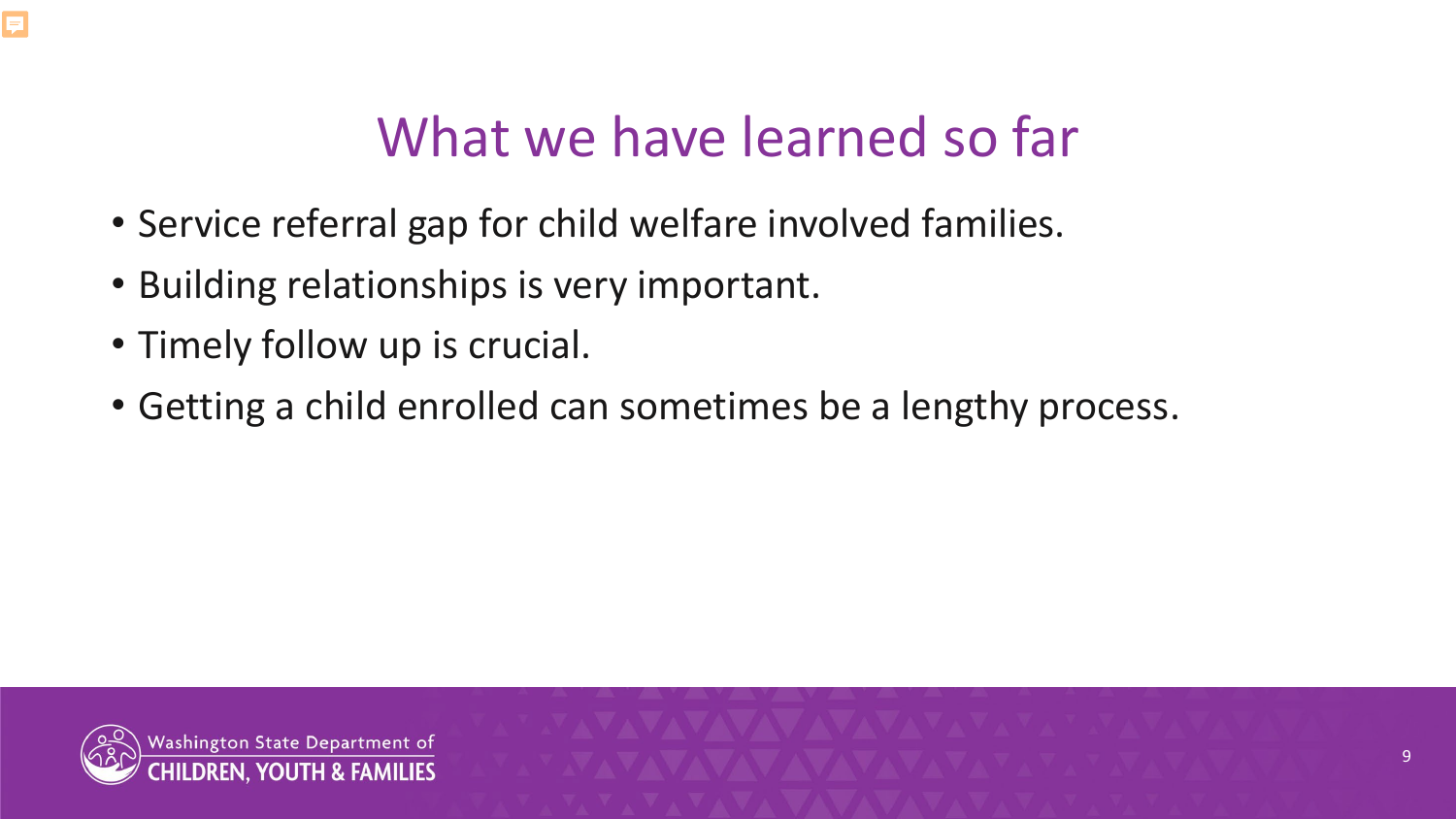#### **CHILDREN ASSESSED FOR EARLY LEARNING NEEDS**



**In 2021, more than 4,700 families involved in child welfare were assessed for early learning needs; 44% of these families had their early learning needs met.** 





F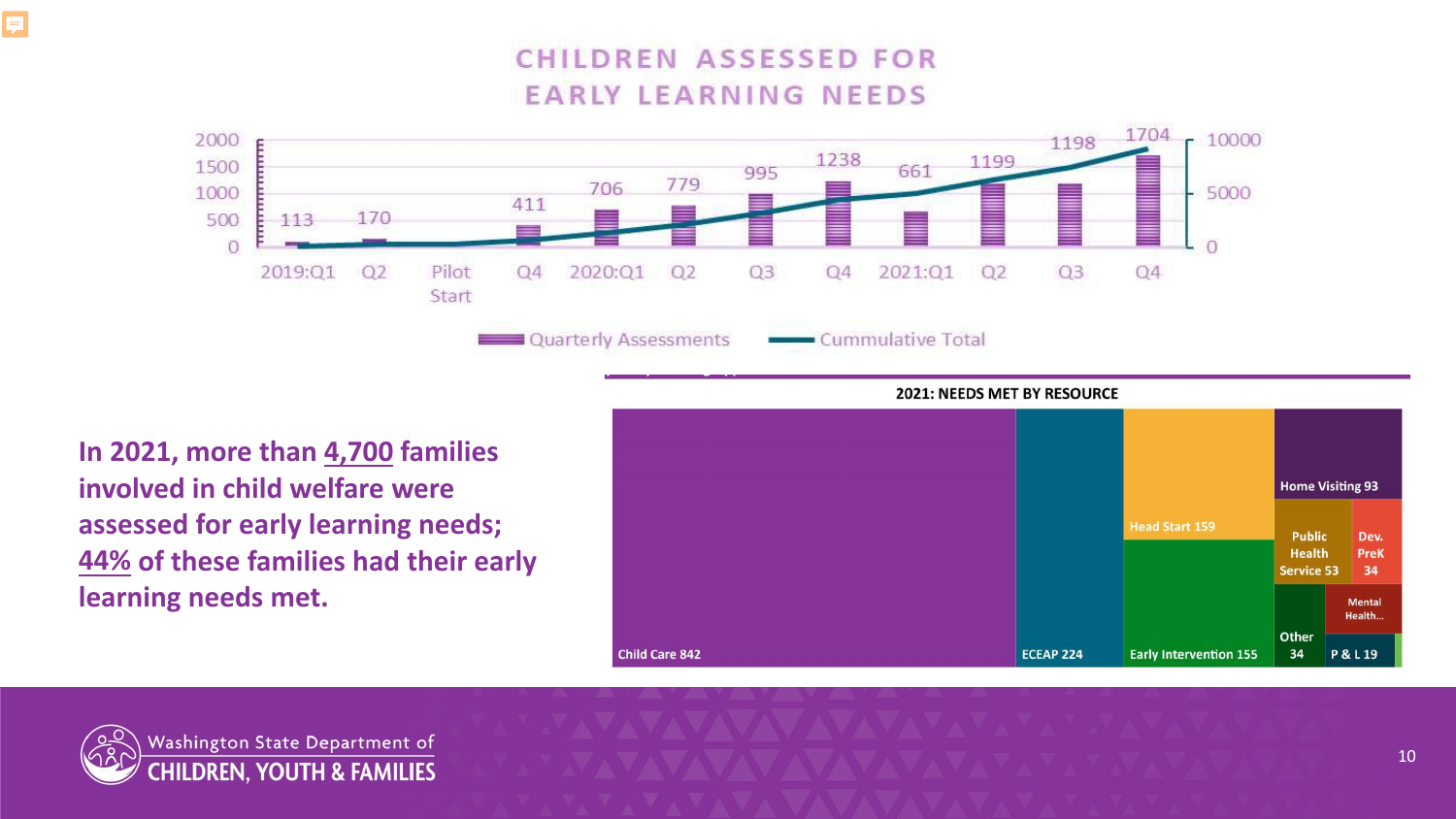### What is next?

- Navigators continue to build materials and training to inform child welfare staff about early learning programs and how to access them.
- Continue to build relationships with community and state Early Learning partners.
- Working within our agency to add to our current FAMLINK database
	- Prompts for caseworkers
	- Change service referral process
- Continue to expand the project to a statewide scale.